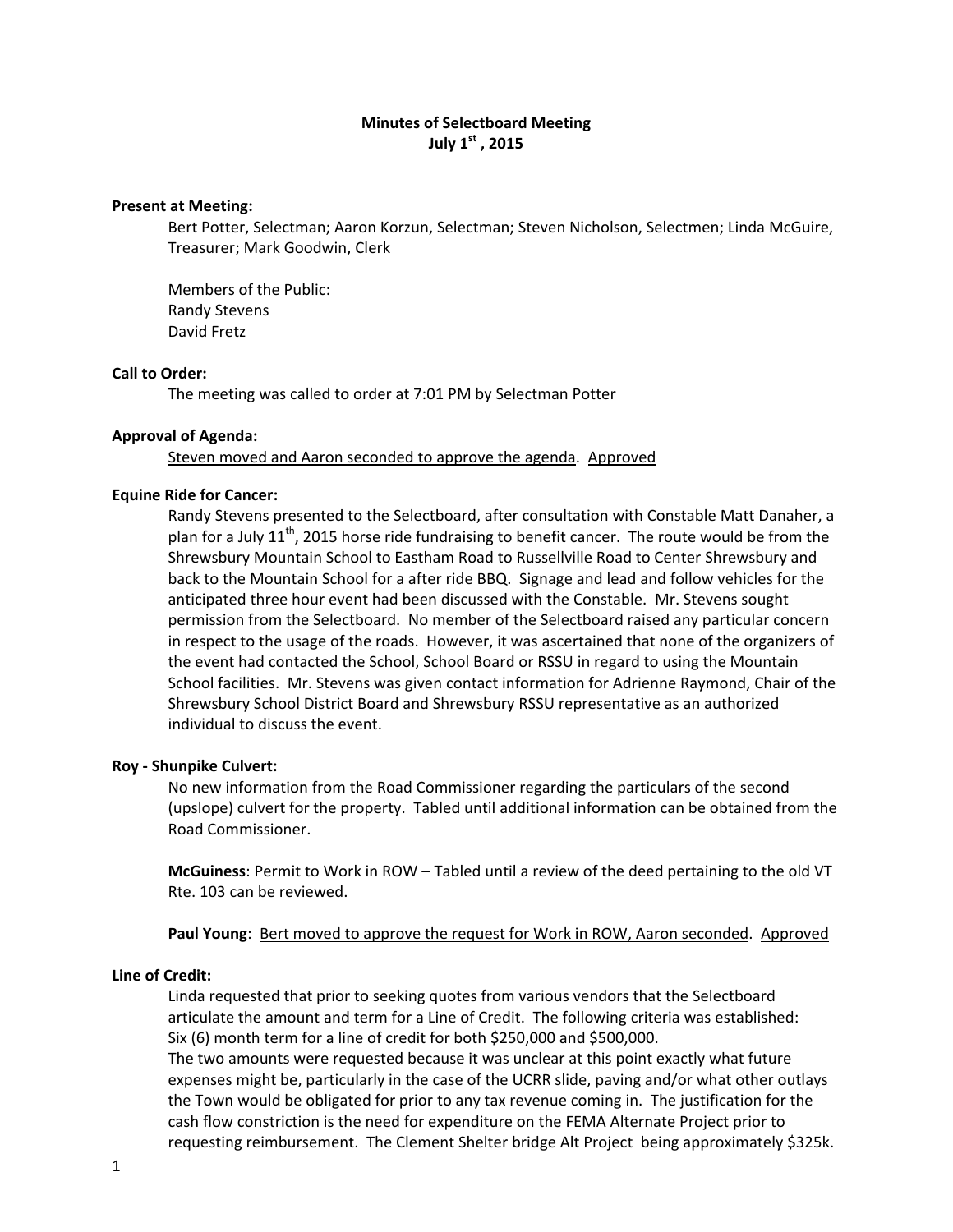## **Tax Rate:**

Linda indicated that she does not have the necessary password from the Listers to access the As Built Grand List in order to calculate the estimated Tax Rates.

## **Reserve Funds:**

Bert moved and Aaron seconded to authorize the Town Treasurer to borrow ( at the prevailing rate) from the Reserve Funds in order to transfer into the General Fund for general obligations. Approved

## **CVC Repeater Upgrade:**

An estimate from CVC Paging was received in regards to upgrading the solar charging system for the Kinsman Hill Repeater. \$425 for the upgraded hardware, with the installation and labor costs donated by CVC Paging.

The Town recognizes and appreciates the donation on the part of Steve Suker. Bert moved and Aaron seconded to approve the upgrade to the solar charging system for the Kinsman Hill Repeater, with work scheduled to commence in October. Approved

## **Town Office Water Pump & Septic:**

Estimates from Bill Loshen and Bernie Webster on the water pump / tank repair were received.

| <b>Bill Loshen Plumbing</b> | \$1,555 for replacement of pump<br>and tank                                         |
|-----------------------------|-------------------------------------------------------------------------------------|
| Bernie Webster Plumbing     | \$650 for replacement of tank.<br>Pump did not require<br>replacement at this time. |

Steven moved to approve Bernie Webster to replace the water tank, Bert seconded. Discussion: Aaron indicated that it is usually the case that once the tank is replaced that the pump fails soon after, and that the plumber would need to make another call. Approved

The septic tank has been scoped and marked accordingly. The septic tank appears to be of very old metal construction, and there is speculation that once it is uncovered that there may be expensive issues that will require attention, including possible new permitting. Jamie will attempt to uncover the tank so that a more precise evaluation of the condition of the tank can be made as well as subsequent remediation options if required.

In the meantime, Bert will contact the Shrewsbury Community Church and inform them that the Town Office will not be available for use (toilets) during the summer church season, or until the septic has expected maintenance.

# **Open to the Public:**

David Fretz inquired if there had been any status updates in regard to the UCRR Slide from either VT DEMHS / FEMA or Otter Creek Engineering. Steven and Bert both reported that they had not received any new information. July  $15<sup>th</sup>$  was determined to be the "reasonable date" by which FEMA may respond, as was stated at the last Selectboard meeting by Mary Andes.